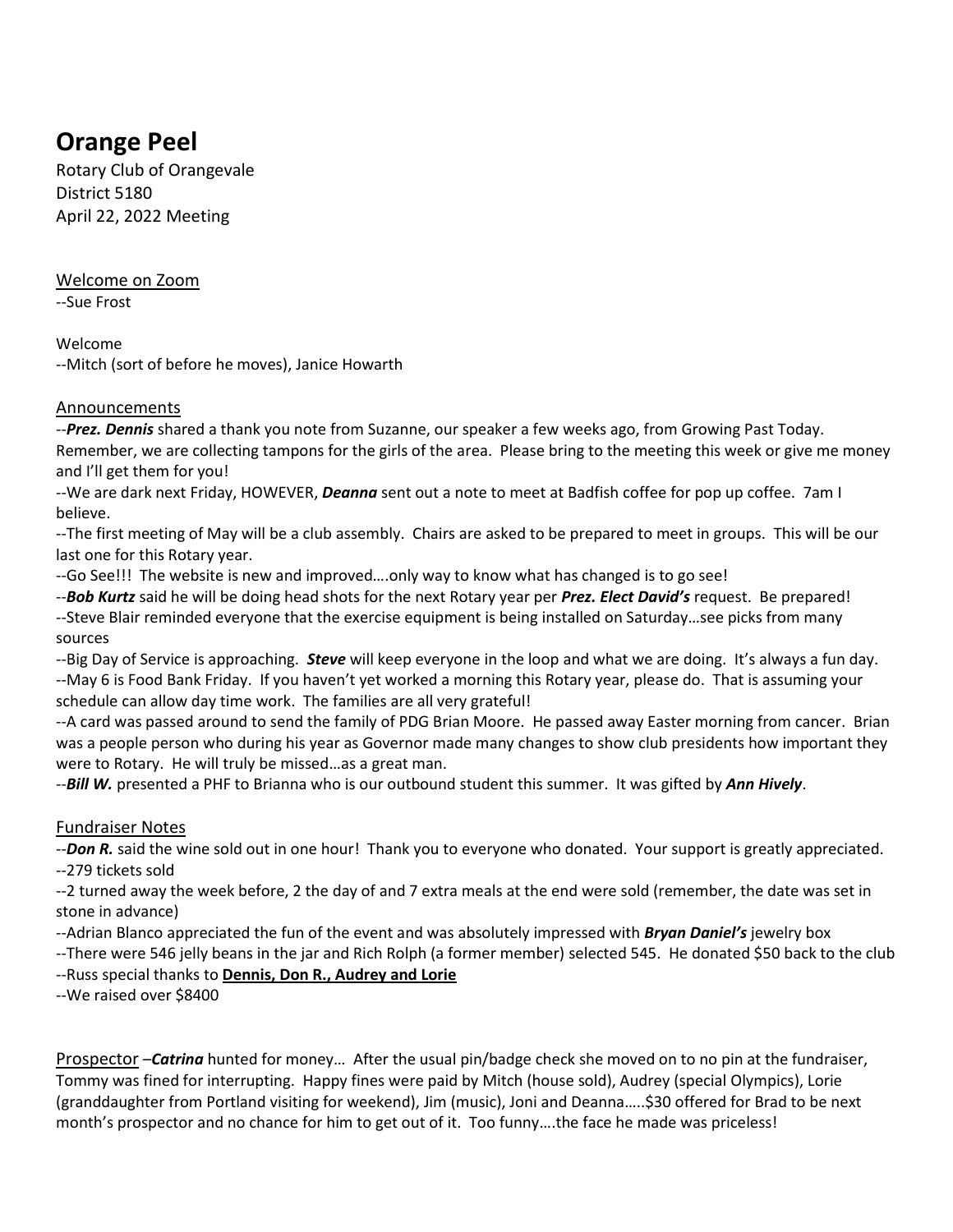#### Guest Speaker

*FFA (Future Farmers of America)* was in the building. Casa Roble is the only school in the SJUSD to have such a program. Kids involved learn many skills and educational classes. They participate in the Sacramento County State Fair which is like the superbowl of events. It is held in May. The program raises, pigs, beef, chickens as well as plants. It was all very interesting and what an awesome chance for kits to learn something different. They shared lots of numbers, how big pigs should be for the fair, what they generally sell for. So many details. They were delightful to have.

## Raffle

With 4 balls and \$146 in the pot, *Audrey* found the…orange one. So, it's a new beginning in May!

#### Upcoming Speakers for April

--April 29 – Dark --May 6 – Club Assembly --May 13 – Steve Blair & Mike McKibbin (Rotary House) --May 20 – Nick Anderson (Orangevale Farms) --May 27 – Aileen Hidalgo (Toastmasters)

## Jobs for Next Week (May 6)

Greeters – *Dezy & Lorie* Invocator – *Lorie* Vocational – *Dezy* Raffle Ticket Seller – *Audrey* (be there at 6:30am)

#### Note from the Editor:

Sorry for no newsletter the week before. I was way to busy helping on the fundraiser. I've included the pictures however for you to enjoy. Notes about pictures…Steve Blair receiving a Rotary shirt from Dennis for outstanding candy sale, Cindy Morris, vocational speaker talking about Bankruptcy, our speaker Mark from the Orangevale History Project, and Catrina reaching for the oran…..oops white ball. Thank you Bob.

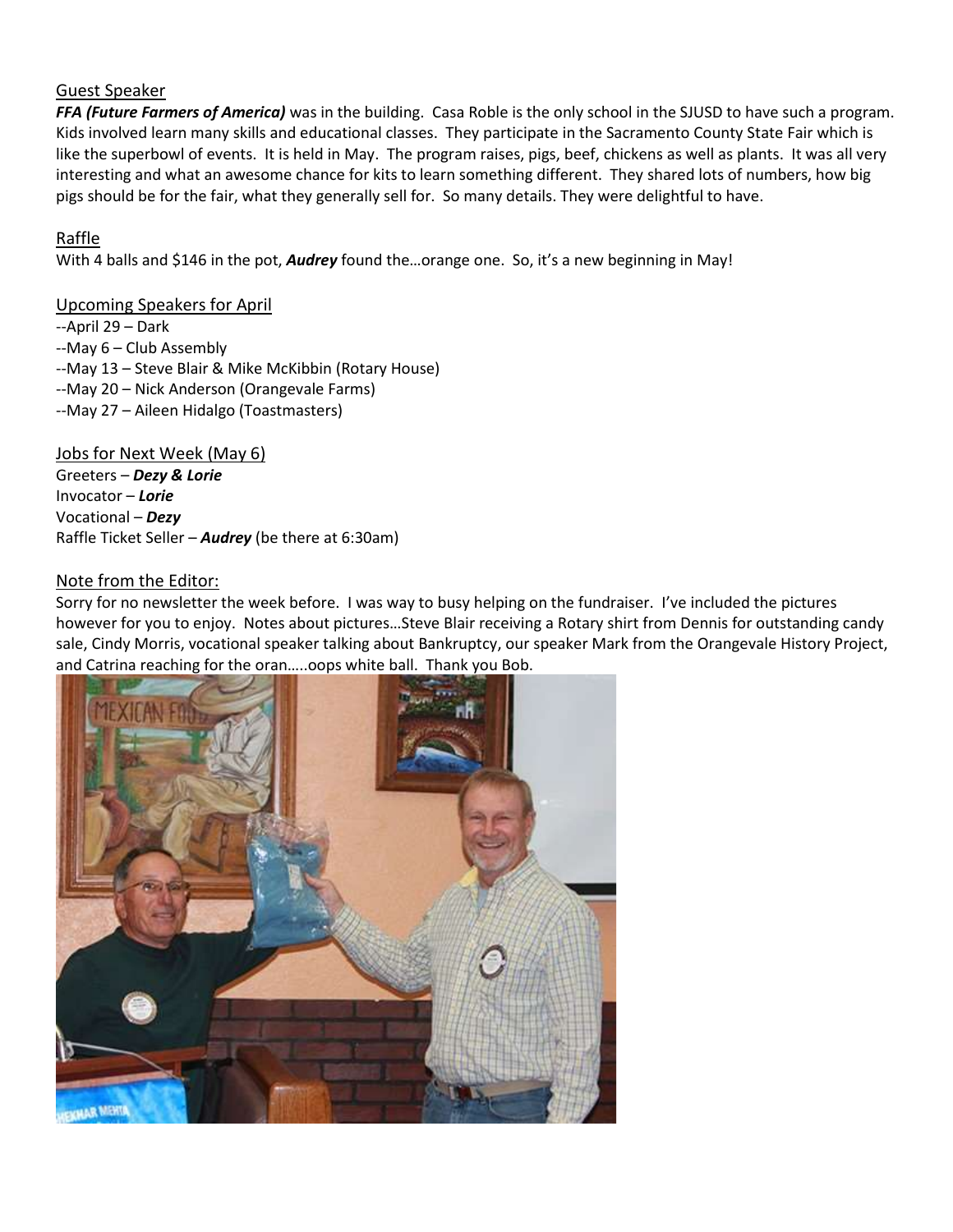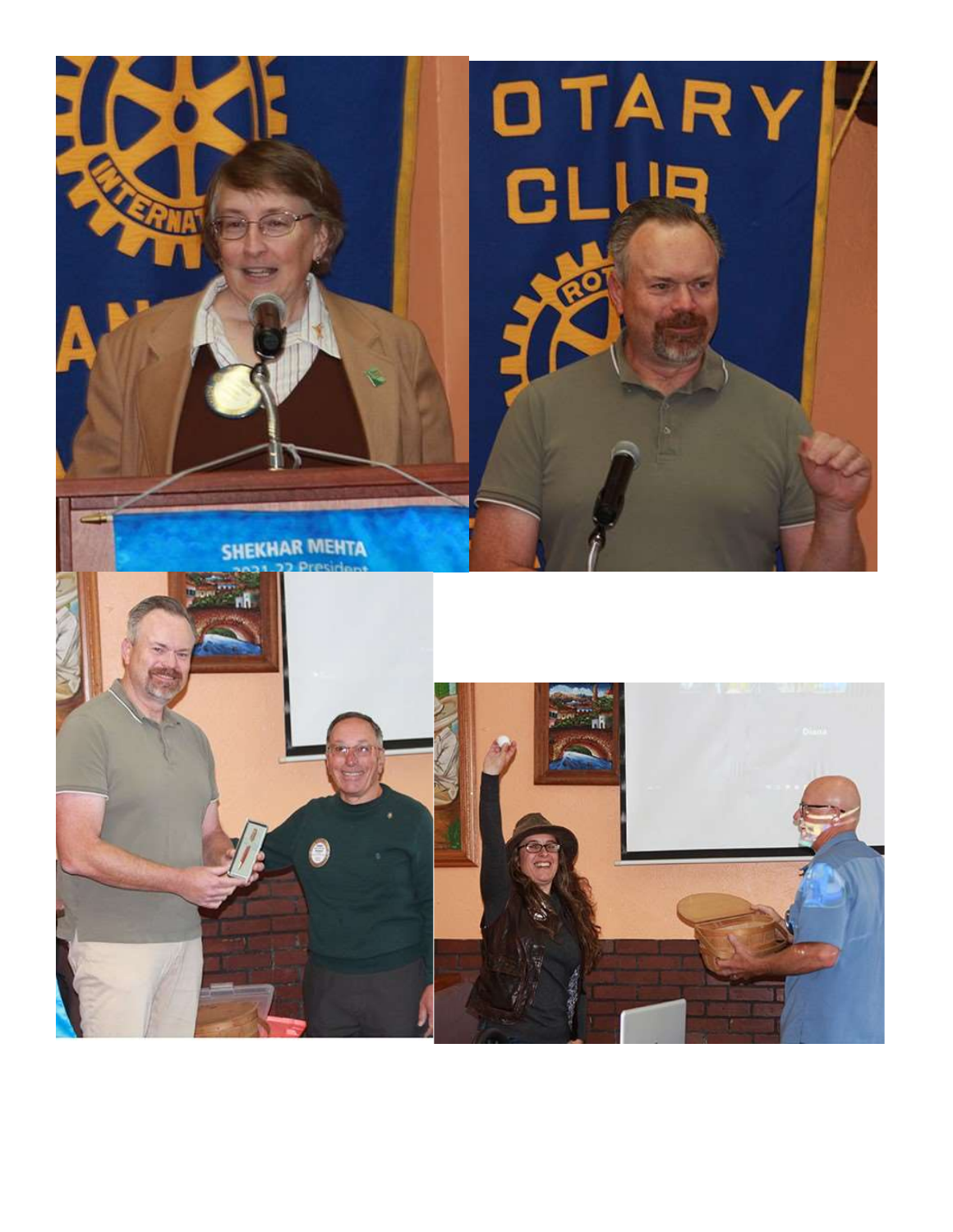Thought for today…

*"To make a difference in someone's life, you don't have to be brilliant, rich, beautiful or perfect. You just have to care."* –Unknown



# Pictures following thanks to *Bob K., Prez. Dennis & Patty Wolff, Don R.*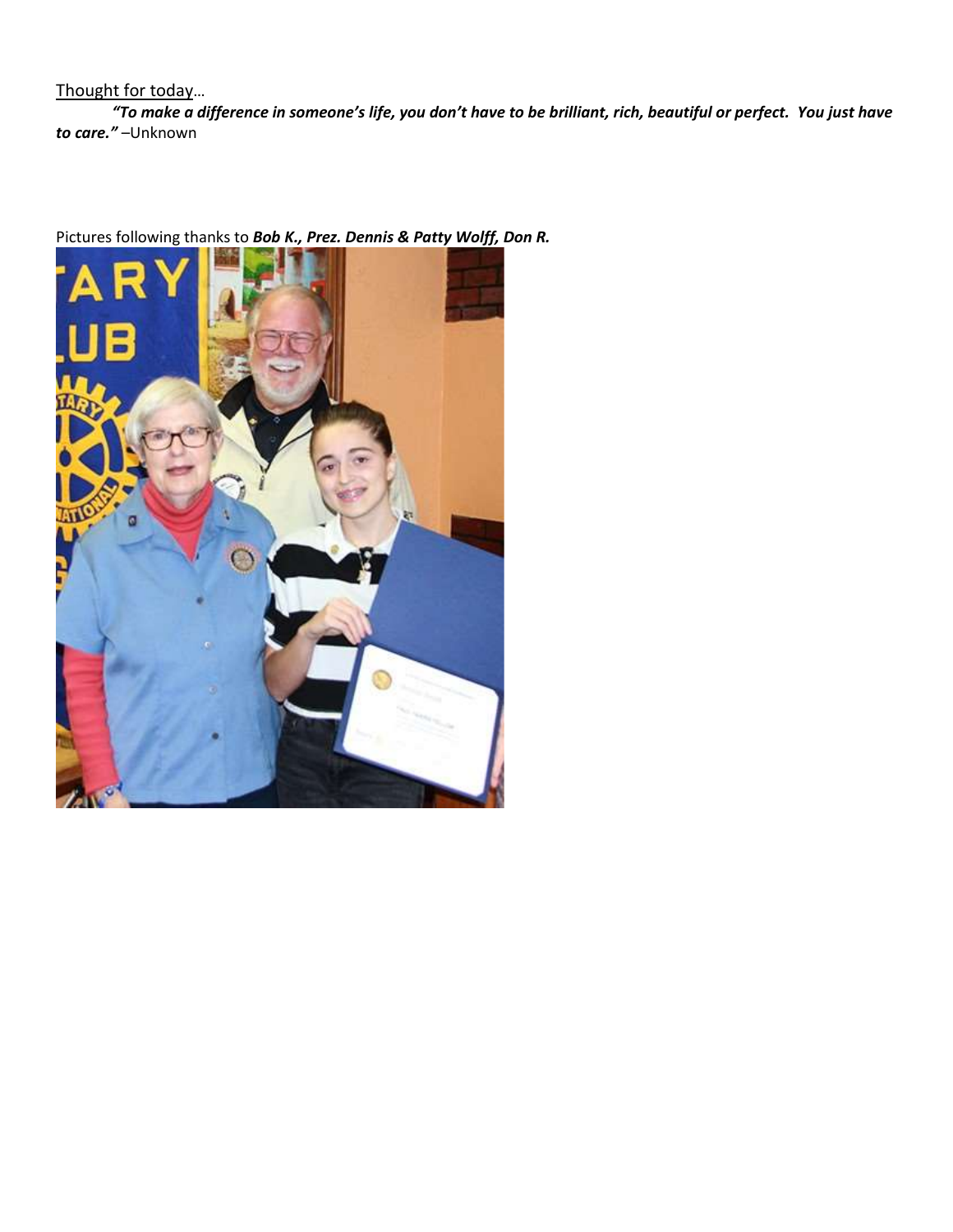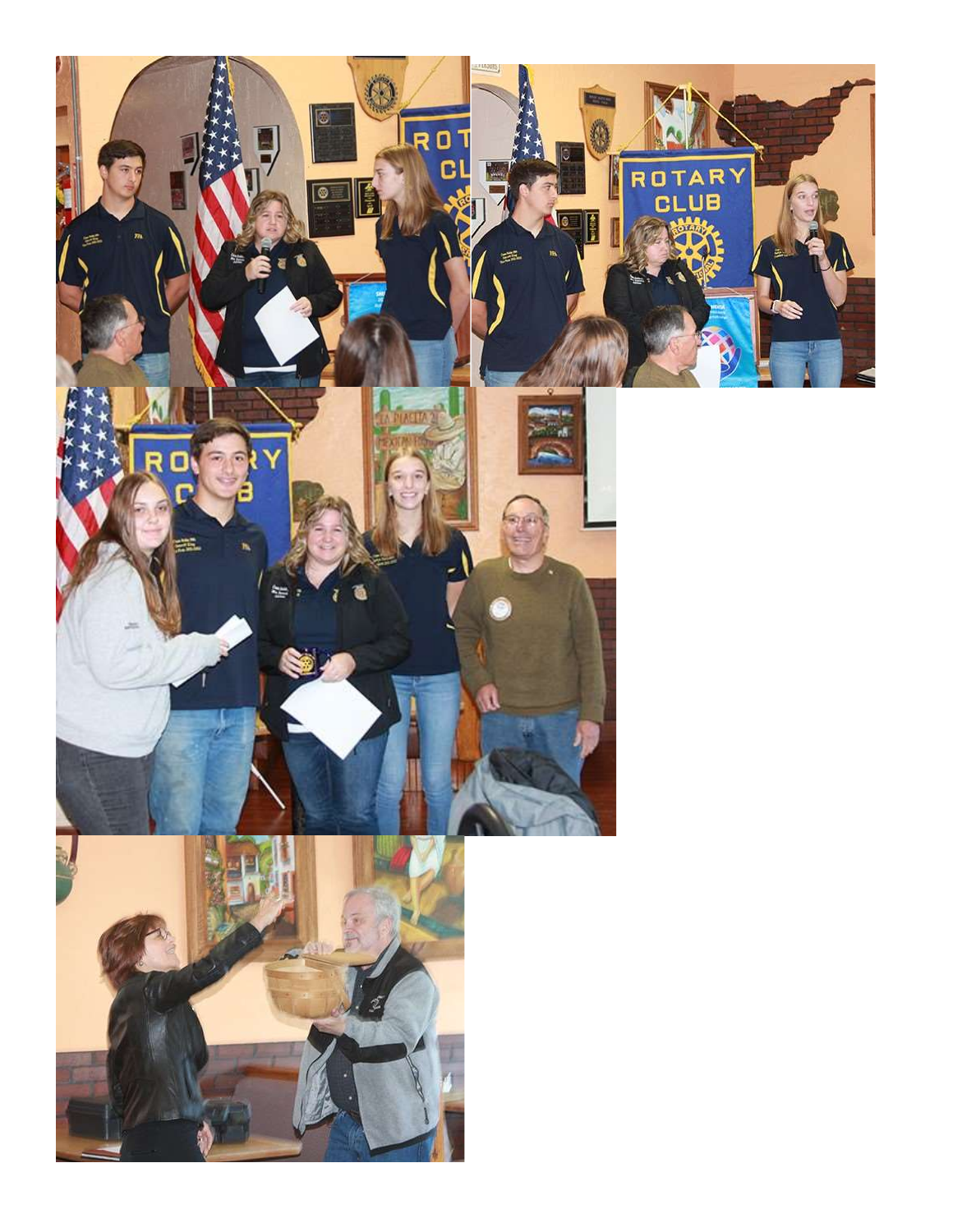